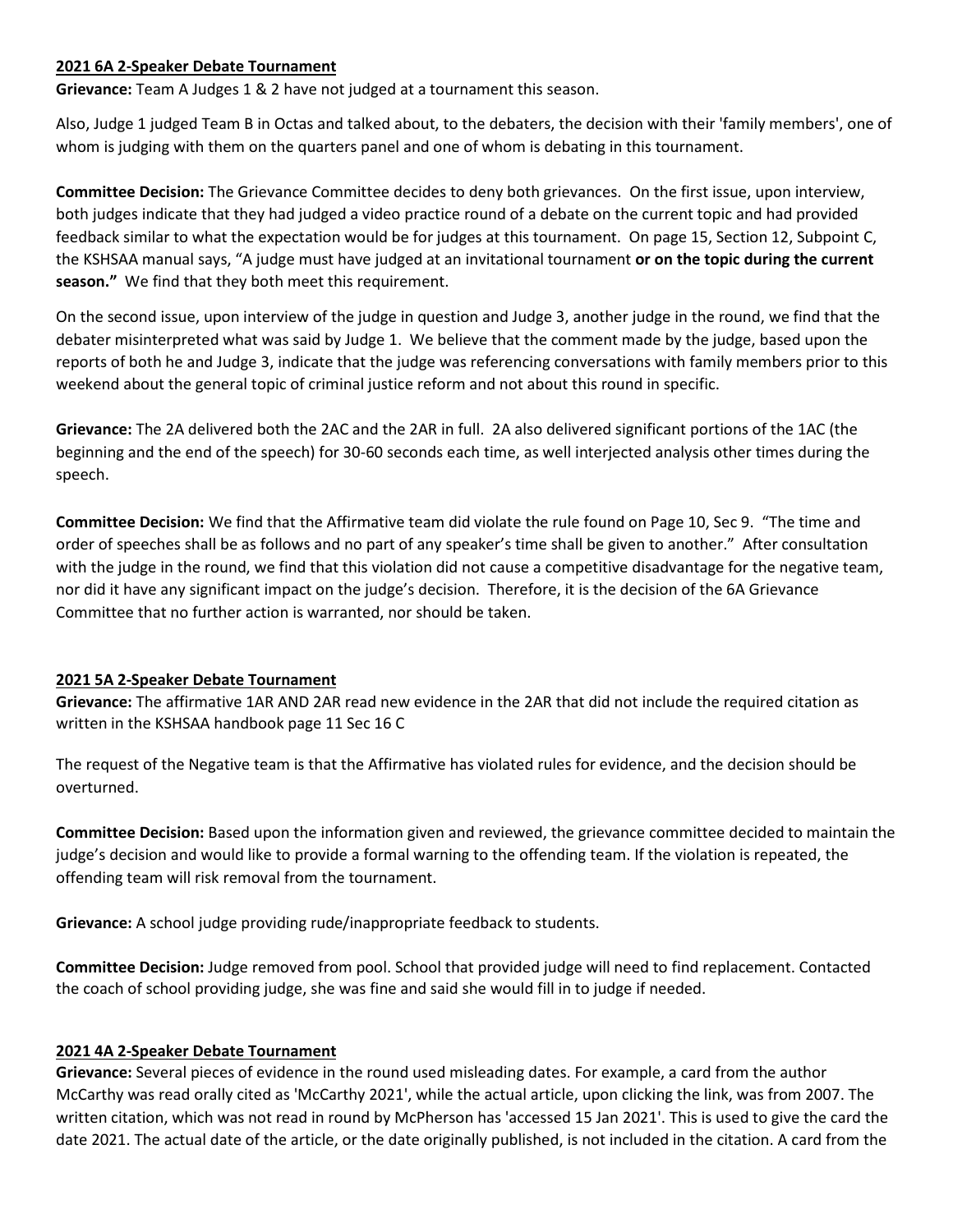author Meese similarly uses a misleading date. In addition, a card from the Vera Institute of Justice in 2020 has a link in its citation which leads to a 404 page.

**Committee Decision:** School A filed an evidence grievance against School B, alleging that a team from School B cited evidence as newer than published. The grievance stated that the School B team used the date accessed as the date published, when the date published was almost 14 years earlier than the date cited.

The grievance committee used the following rule in their decision: 16.2. Definitions of Evidence Violations, A. "Distortion" exists when the textual evidence itself contains added and/or deleted word(s), which significantly alters the conclusion of the author (e.g., deleting 'not'; adding the word 'not'). Additionally, failure to bracket added words would be considered distortion of evidence. When discussing the ramifications of distortion, the committee referred to this rule: 16.4. Penalties for Evidence Violations, C. If a debater commits an evidence violation of "distortion" (16.2.A) or has used "non-existent evidence" (16.2.B), the offending team will lose the debate and be disqualified from the tournament. However, if a team loses a round due to "non-existent evidence" (16.2.B) violation during an in-round formal allegation, but can produce it after the round within 20 minutes to the tabulation committee, the committee may decide not to disqualify the entry. The loss that was recorded by the judge may not be changed. If a post-round protest is levied against a team for not providing evidence or an original source in round (non-existent evidence), and the judge confirms they in fact did not provide the evidence in a timely fashion when requested in round, the team will lose the round and be disqualified from the tournament. However, if a team produces the evidence within the post-round challenge period, the team may avoid disqualification.

The School B team presented their evidence, but it was clear that there was a distortion. When pulled from the team's original files, the evidence was cited correctly, but what was read in round was manipulated. The committee decided to follow the guidelines in the manual and disqualify the offending team (School B). The committee was in unison with their decision.

### **2021 3-2-1A 4-Speaker Debate Tournament**

**Grievance:** Affirmative team doctored evidence, when called on it they said that they didn't. Negative team brought it up in the round. Affirmative team was sending pictures of the evidence they read that had sentences added as part of the cards.

**Committee Decision:** the grievance committee finds in favor of the Negative's grievance. The affirmative team violated a distortion of evidence rule in Sec. 16 of the KSHSAA manual. The committee agrees that the ruling in the round must be a loss for the Affirmative with 0 ballots and 21 speaker points. The Negative will receive a win, and the Affirmative team will be disqualified for Round 7 per Sec. 16.5 of KSHSAA rules.

**Grievance:** Team A: the evidence that was produced was unethically cut out of context. Three cards were cut in a way that is not representative of the author's intention.

Team B: Team A has done the same as they accuse Team B. Though Team A has included full articles, what was highlighted and read in the round slants the occasion sometimes differently than the context provided. This speaks to Team B coaches worry that there is not enough direction in the KSHSAA manual to warrant what exactly constitutes card clipping. Team B was not intentionally doing anything untoward but engaging in a practice that has been done for years. It is Team B coaches feeling that KSHSAA needs to provide clearer direction to prevent this from happening before action is taken. If someone cannot take cards that represent more than the author's slant - then this changing changes the face of debate.

**Committee Decision:** The grievance committee is in agreement that the cards as they are cut do not change the author's intent in any way. The ruling of the judges in the round, and the ballots as they have been submitted, will stand. The committee, however, urges KSHSAA to work in conjunction with KSCA to examine and clarify evidence clipping rules.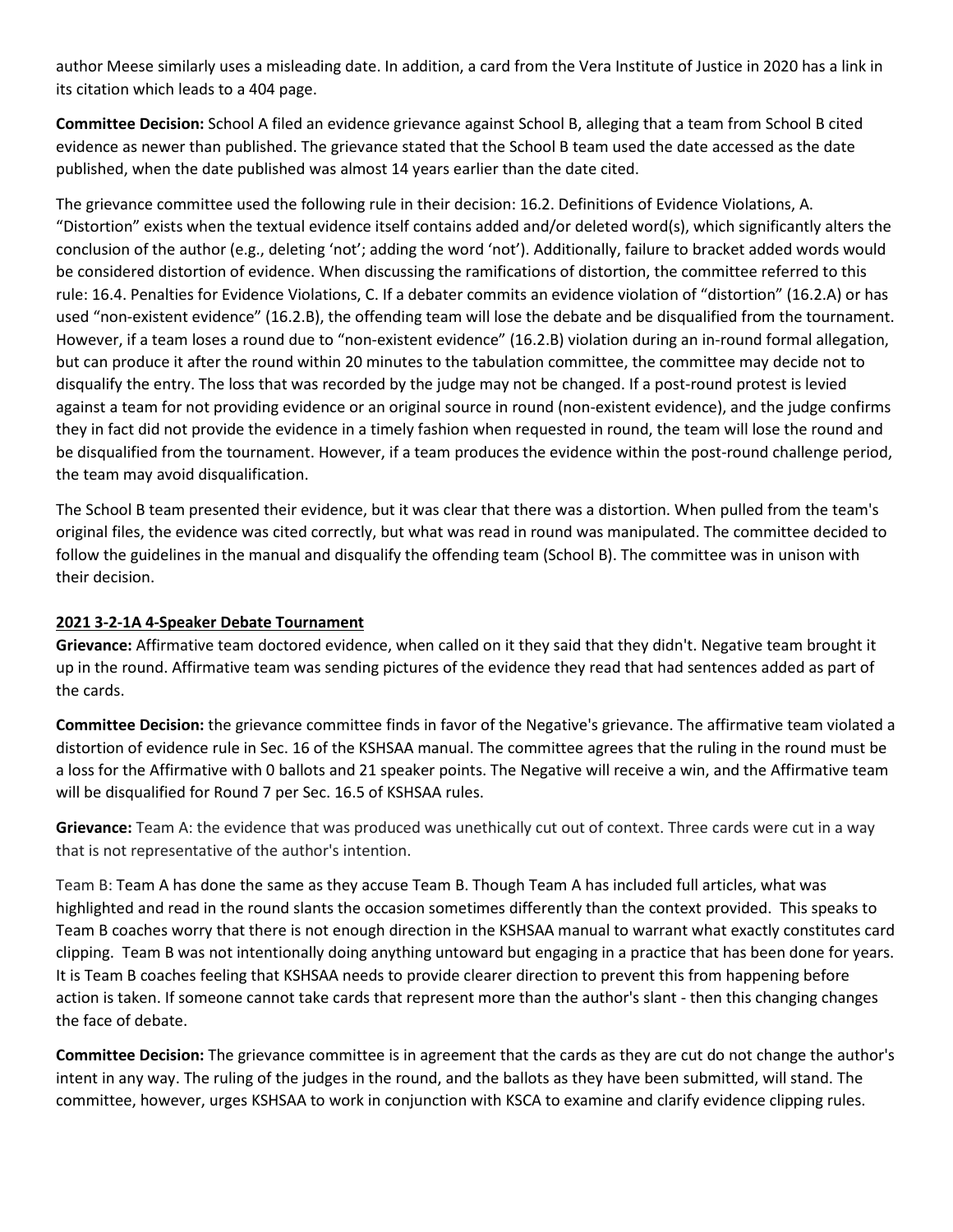#### **2020 6A - 2 Speaker State Debate Tournament**

**Grievance:** A social media post describing a limited group of people, of which two are referenced by specific job, on a social medial platform from which the message was shared among professional colleagues at a function hosted by the KSHSAA.

### **Discovery:** Rule 52 Section 1 – Be courteous to all

Rule 52 Section 5 – Exercise self-control and reflect positively upon yourself, team and school. Rule 52 Section 6 – Permit only positive sportsmanlike behavior to reflect on your school or its activities. All actions are contrary to any example that should be set for a professional, especially when behavior is modeled publicly in front of students.

**Committee Decision:** Because the communication was a private post without specific names, while finding the post concerning, the committee did not find that KSHSAA Rule 52 ought to apply to this instance. The appropriate forum for follow up would be to work directly with building administration.

**Grievance (Summary of 6 different statements):** After Round 4 the Aff. team (two females) debated a Neg. Team (two white boys). After delivery of the 1AC, the judge delivered several very aggressive cross examination questions. Judge was dismissive and rude to the Aff. throughout the round, nodding and saying "yes" while the Neg. spoke and not flowing, shaking his head and ignoring the Aff. Aff. team left round sobbing, the Neg. team was also shaken and when asked to take a break because the round was derailing, the judge said "no." Aff. team felt disrespected, ignored and unsafe because of the judges conduct.

**Discovery:** Judge inappropriately interrupted the debate at multiple instances. Judges aggressive questioning of students further indicates a Rule 52 violation.

Rule 52 Section 1 – Be courteous to all

Rule 52 Section 4 – Display appreciation for good performance regardless of the team. Rule 52 Section 6 – Exercise self-control and reflect positively upon yourself, team and school.

**Committee Decision:** Judge was not assigned any more rounds during tournament. Tournament manager found this an "unforeseen circumstance" and no students were disqualified. A warning letter summarizing the Rule 52 violation should be sent from KSHSAA. Committee recommends the judge not be invited to judge in the future.

**Grievance:** Judge made inappropriate comments intimidating debaters.

**Discovery:** Based on testimony from the involved students and another judge, committee found the judge/coach made inappropriate comments in violation of Rule 52 which had the effect of intimidating competing students.

**Committee Decision:** Judge was removed from the judge pool. The head coach served as his replacement. Committee recommends building administrators follow up with coaching staff.

# **2020 5A - 2 Speaker State Debate Tournament**

**Grievance:** Negative read a piece of evidence with an incorrect published date. Neg said evidence was published on 1/8/20. The online article linked in their citation says it was published January 2019.

**Discovery:** Pg. 11. Sec 15J – alter content – date changes the content of the evidence

After the round, the Aff. Team wanted to read the full article, copied the line included in the citation and found that it had been cited incorrectly.

**Decision:** The committee determined that the grievance is valid and upheld under rule 15J. The negative team should forfeit the debate and receive a loss with zero ballots and 21 ranks. This is a large enough concern to justify forfeiture because it should not be a risk-free option to falsify evidence.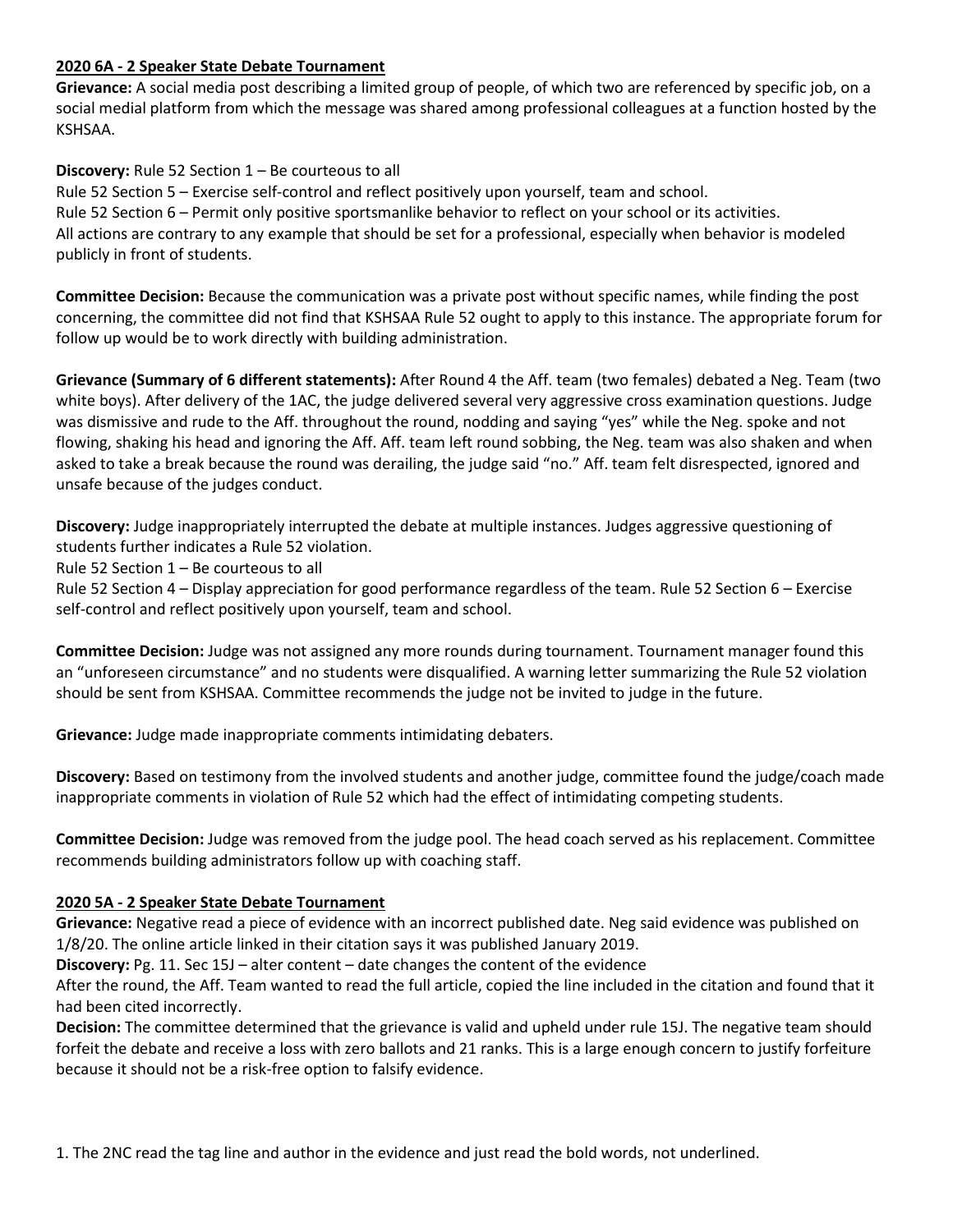**Response:** The 2NC read the tag line, the author and the date, all bolded and underlined portions of the card in question. Additionally, in the 1NC a first card on the argument was read in its entirety.

2. In the 1AR, Aff. pointed out that they clipped the card but the 2NR just stated that the bolded words were the same as the underlined and that it meant that the Aff. understood the card entirely. This was also followed by the Neg. stating that Aff. had the card on their laptops so they understood what they were trying to say.

**Response:** The only words/argument made by the 1AR was that the Neg clipped and that's bad. They did not share the words that were left out or the words that were allegedly omitted. Neg answered that they did not clip. The entire card was read in addition to the initial card which indicated the same argument. Neg also said that the full context of the card was present and shared with the Aff and welcome to the judge as well. There was no statement about understanding what Neg was trying to say. Neg said that they had the full card and could see the full context. Evidence was not changed or altered in its content.

**Decision:** Clipping is a difficult thing to prove without any specific details. Neither judge nor teams provided any specifics of how the Neg misrepresented the evidence in the debate. The Neg denies the claims and without specifics and proof of the opposite, the grievance cannot be upheld.

### **2020 3-2-1 A 2 Speaker State Debate Tournament**

**Grievance:** The negative took the affirmative case. Aff. team asked for it back before the 1NC. The Neg. team wouldn't give it back. Neg. team gave it back before the 2AC.

**Discovery:** Talked to both teams & judge

**Decision:** Committee upheld the grievance and the Neg. team took L on a 5 which was a reversal of judge decision.

#### **2013**

December 2013 (Regional Debate) – 2 neg asked 1 affirm for copy of case and refused to return to affirm before 1 NC. 2 neg kept case and used it in 2 NC. When asked again 2 neg returned it to affirm during C-X of 2 NC. We claim this violates Sec 14 Sharing of Evidence. Grievance Committee said rule says "will" thus no room for negotiation. Neg 2 was given the loss.

December 2013 (Regional Debate) - In the final round Team A stated that Team B did not give evidence back before the next speech. Here is the caveat, Team A eventually agreed to let Team B keep it, but after Team B sort of browbeat them into allowing them to keep it. Grievance Committee went to the manual under sharing of evidence, where it states "will be returned." Committee felt the use of the word "will" did not allow for wiggle room whether or not the teams agreed or not. Team B given the loss. You can't mutually agree to disregard a rule.

October 2013 – My students, code 6C, were debating code 3B when my students left the room, they informed me that 3B was using their cell phone as a timing device. The phone rang during the round (it was setting on the desk throughout the debate). 3B did not answer the phone (they turned it off but if 3B had not been using it to time, the phone would not have rang. The use of a cell phone is prohibited per KSHSAA rules. – Debaters of the team 3B were questioned and admitted using cell phone as timing device. Grievance committee determined 3B should receive a loss with 7 speaker pts.

January 2013 – Neg team asked for evidence from Aff. Neg did not return prior to next speech. Instead Neg used Aff's evidence as script to make point-by-point arguments. When asked by Aff to give back, Neg gave portion back but kept a key advantage to use later. Neg team said they asked if they could keep a part of evidence and Aff didn't say no. Ruling by grievance committee – This incident is a clear violation of Section 14 "Sharing of Evidence". Even with permission from opposing team, evidence should be returned prior to next speech by rule. Teams cannot mutually agree to disregard a rule. Grievance was upheld, loss of round on all 3 ballots with low speaker points given.